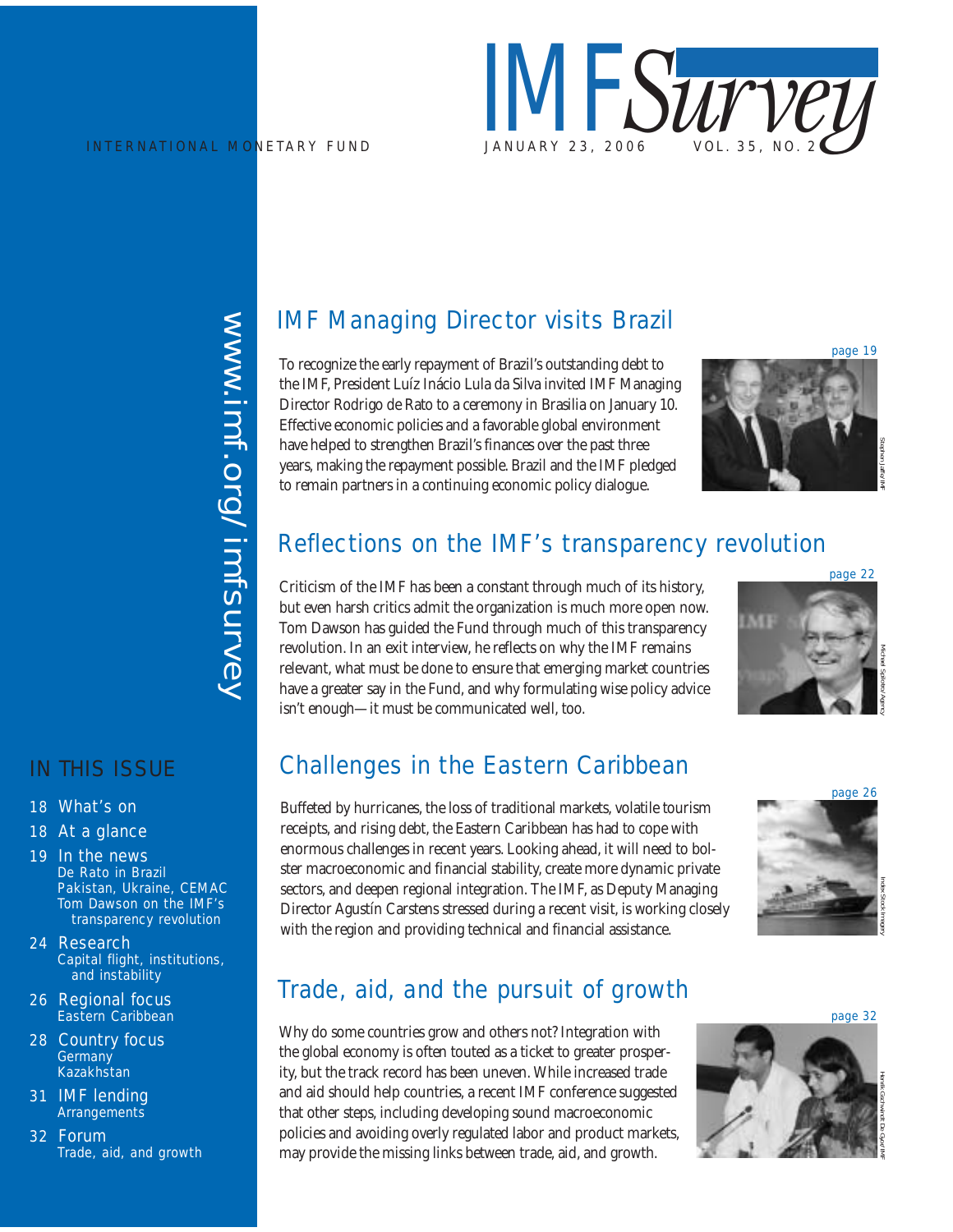# Germany: Is too much regulation preventing faster growth?

The headlines on the German economy are familiar:<br>unemployment near historically high levels, a sluggise<br>conomy, and a stubbornly large fiscal deficit. Since<br>reunification in 1990, Germany's real GDP has grown on he headlines on the German economy are familiar: unemployment near historically high levels, a sluggish economy, and a stubbornly large fiscal deficit. Since average by about  $\frac{1}{2}$  of 1 percent a year less than that of its European peers. Is excessive market regulation to blame? Two recent IMF papers find that policies to increase labor participation rates offer the greatest potential for increased labor supply and output growth, and that these positive effects are largest when deregulation includes both labor and product markets.

Germany's poor economic performance is not an isolated case in Europe. The economic vitality of much of the European Union (EU) has been on the minds of policymakers for some time. The Lisbon Agenda—a policy package aimed at making the EU more competitive—has called attention to the barriers to competitiveness posed by excessive market regulation. Until recently, the lack of comparable data made the empirical assessment of this claim difficult, but recent studies, based on new indicators, confirm the negative effect of regulations on growth.

A comparison of aggregate regulatory restrictiveness in product and services markets across countries (see chart) suggests that Germany's level of regulation is on par with the average of the EU15 (the 15 European Union countries prior to the 2004 expansion). Disaggregated data, however, show large differences for the main subcategories of regulation. In particular, adminis-

**Comparing measures of restrictiveness** 



Data: Organization for Economic Cooperation and Development; Copenhagen Economics; and Institute of Advanced Studies, Vienna.

### **Protecting employment**

Germany's aggregate level of employment protection is not overly restrictive, but protection of regular employment is higher than the EU15 average. Index of employment protection

|                       | Late 1980s |          | Late 1990s |      | 2002-03 |      |
|-----------------------|------------|----------|------------|------|---------|------|
|                       | Germany    | EU15     | Germany    | EU15 | Germany | EU15 |
| Comprehensive index   | 3.2        | 2.7      | 2.5        | 2.3  | 22      | 21   |
| Temporary employment  | 3.8        | 3.0      | 2.3        | 22   | 18      | 2.0  |
| Regular employment    | 2.6        | 2.5      | 27         | 2.3  | 27      | 2.3  |
| Collective dismissals | 1.1.1      | $\cdots$ | 3.5        | 34   | 3 R     | 3.4  |

Note: EU15 = The 15 European Union countries prior to the 2004 expansion. Data: Organization of Economic Cooperation and Development, and IMF staff.

trative burdens tend to be higher in Germany for the services sector, where regulation is especially tight in the crafts and socalled liberal professions, including architecture, accountancy, engineering, pharmacy, and the law. Remnants of the guild system, with its extensive licensing and qualification requirements, limit market entry and competitiveness.

A comparative look at Germany's labor market regulation yields similar results. Overall, the level of employment protection does not stand out as relatively restrictive by EU15 standards. However, disaggregation shows that protection of regular employment (that is, full-time jobs) is higher than in the EU15 (see table). By contrast, regulation of part-time or temporary employment is more flexible than in other countries, in part because of reforms in the 1990s, and has its origins in attempts to fight unemployment by liberalizing temporary "entry" jobs.

### Room to catch up

Being average overall does not mean that Germany can put regulatory reform on the back burner. First, the European average tends to be high compared with competitors outside the EU15. Second, countries with the lowest restrictiveness scores show the best growth and job creation. And, third, the distribution of restrictiveness within subcategories of labor, services, and product markets can make a difference. For instance, job growth in the less-regulated temporary job market is much faster than in the full-time job market. Performance of the full-time job market, however, has a greater impact on overall labor (and fiscal) conditions.

Loosening the licensing and permit system stands out as one area of much-needed reform in the product and services markets. With a large share of economic activity conducted by small and medium-sized enterprises, barriers to entry particularly into the services sector—can constrain economic dynamism and limit output and employment growth. In this connection, the rejection of the EU services directive—which